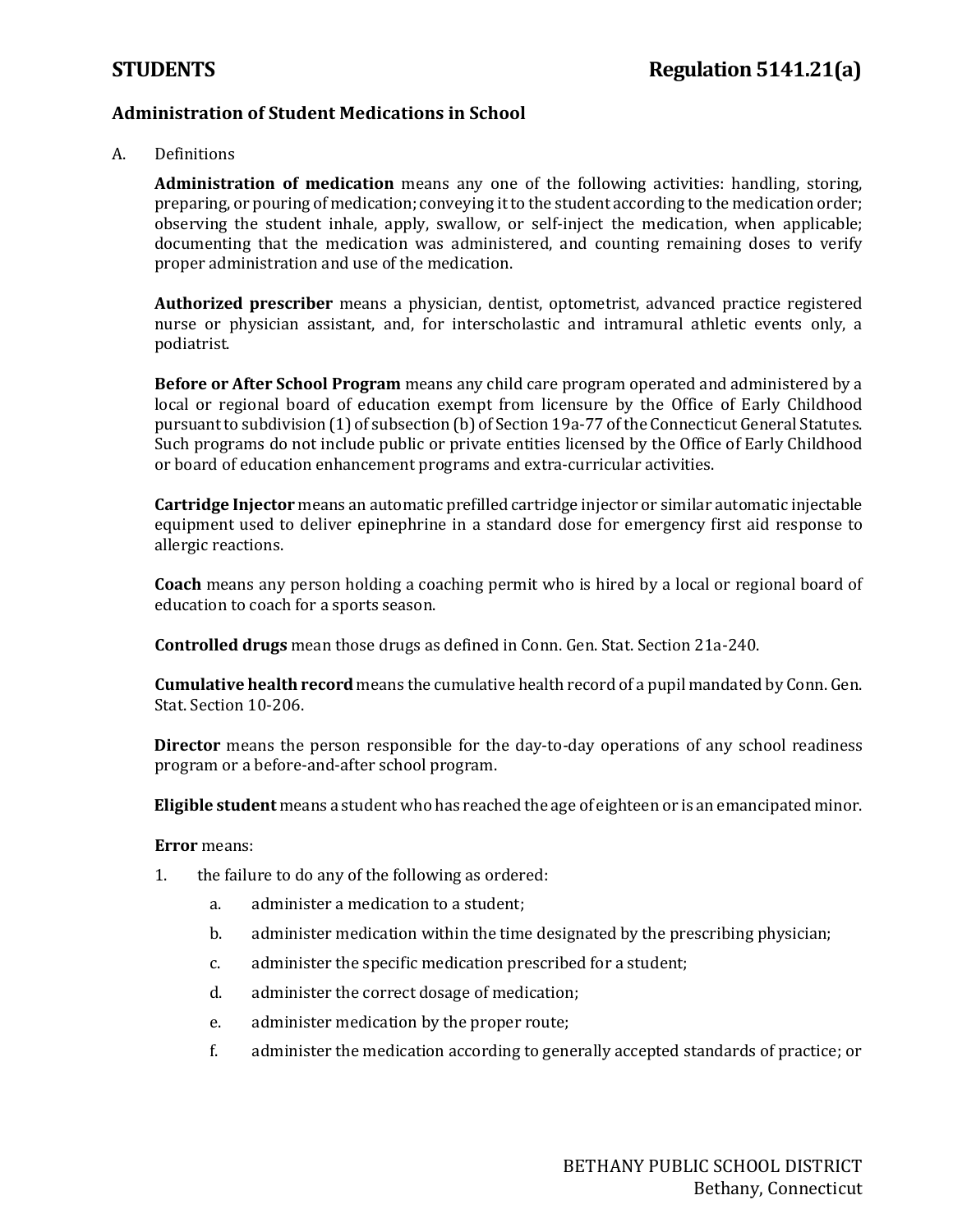2. the administration of medication to a student which is not ordered, or which is not authorized in writing by the parent or guardian of such student, except for the administration of epinephrine for the purpose of emergency first aid as permitted by state law and regulations and Section D. below.

**Guardian** means one who has the authority and obligations of guardianship of the person of a minor, and includes: 1) the obligation of care and control; and 2) the authority to make major decisions affecting the minor's welfare, including, but not limited to, consent determinations regarding marriage, enlistment in the armed forces and major medical, psychiatric or surgical treatment.

**Intramural athletic events** mean tryouts, competition, practice, drills, and transportation to and from events that are within the bounds of a school district for the purpose of providing an opportunity for students to participate in physical activities and athletic contests that extend beyond the scope of the physical education program.

**Interscholastic athletic events** means events between or among schools for the purpose of providing an opportunity for students to participate in competitive contests that are highly organized and extend beyond the scope of intramural programs and includes tryouts, competition, practice, drills, and transportation to and from such events.

**Investigational drug** means any medication with an approved investigational new drug (IND) application on file with the Food and Drug Administration (FDA), which is being scientifically tested and clinically evaluated to determine its efficacy, safety, and side effects and which has not yet received FDA approval.

**Licensed athletic trainer** means a licensed athletic trainer employed by the school district pursuant to Chapter 375a of the Connecticut General Statutes.

**Medication** means any medicinal preparation, both prescription and non-prescription, including controlled drugs, as defined in Connecticut General Statutes Section 21a-240. This definition includes Aspirin, Ibuprofen, or Aspirin substitutes containing Acetaminophen.

**Medication Emergency** means a life-threatening reaction of a student to a medication.

**Medication plan** means a documented plan established by the school nurse in conjunction with the parent and student regarding the administration of medication in school. Such plan may be a stand-alone plan, part of an individualized health care plan, an emergency care plan, or a medication administration form.

**Medication order** means the authorization by an authorized prescriber for the administration of medication to a student which shall include the name of the student, the name and generic name of the medication, the dosage of the medication, the route of administration, the time of administration, the frequency of administration, the indications for medication, any potential side effects including overdose or missed dose of the medication, the start and termination dates not to exceed a 12-month period, and the written signature of the prescriber.

**Nurse** means an advanced practice registered nurse, a registered nurse, or a practical nurse licensed in Connecticut in accordance with Chapter 378, Connecticut General Statutes.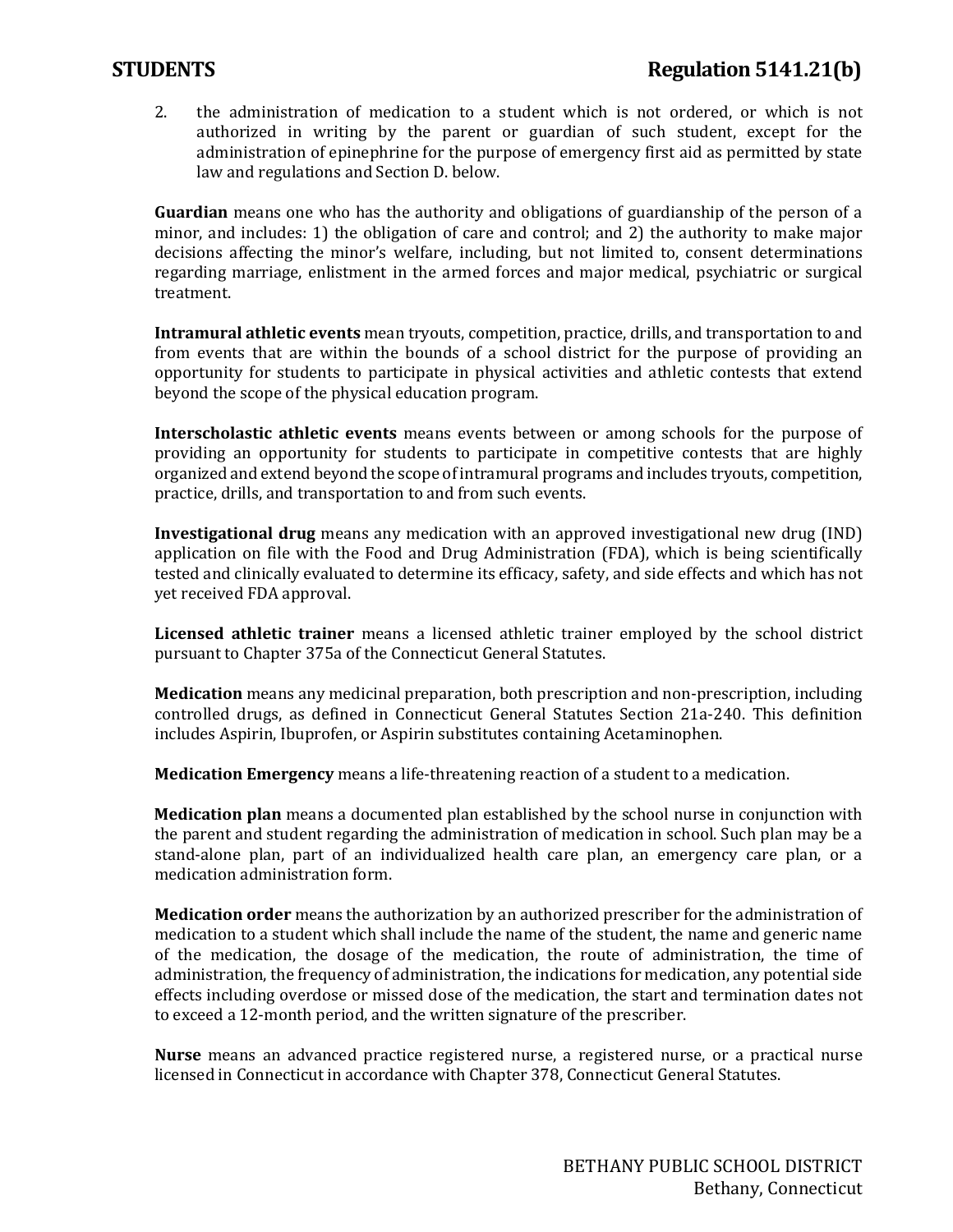**Occupational Therapist** means an occupational therapist employed full time by the local or regional board of education and licensed in Connecticut pursuant to Chapter 376a of the Connecticut General Statutes.

**Optometrist** means an optometrist licensed to provide optometry pursuant to Chapter 380 of the Connecticut General Statutes.

**Paraprofessional** means a health care aide or assistant or an instructional aide or assistant employed by the local or regional board of education who meets the requirements of such board of employment as a health care aide or assistant or instructional aide or assistant.

**Physical therapist** means a physical therapist employed full time by the local or regional board of education and licensed in Connecticut pursuant to Chapter 376 of the Connecticut General Statutes.

**Physician** means a doctor of medicine or osteopathy licensed to practice medicine in Connecticut pursuant to Chapters 370 and 371 of the Connecticut General Statutes, or licensed to practice medicine in another state.

**Podiatrist** means an individual licensed to practice podiatry in Connecticut pursuant to Chapter 375 of the Connecticut General Statutes.

**Principal** means the administrator in the school.

**Research or study medications** means FDA-approved medications being administered according to an approved study protocol. A copy of the study protocol shall be provided to the school nurse along with the name of the medication to be administered and the acceptable range of dose of such medication to be administered.

**School** means any educational facility or program which is under the jurisdiction of the Board excluding extracurricular activities.

**School nurse** means a nurse appointed in accordance with Connecticut General Statutes Section 10-212.

**School nurse supervisor** means the nurse designated by the local or regional board of education as the supervisor or if no designation has been made by the board, the lead or coordinating nurse assigned by the Board.

**School readiness program** means a program that receives funds from the State Department of Education for a school readiness program pursuant to subsection (b) of Section 10-16p of the Connecticut General Statutes and exempt from licensure by the Office of Early Childhood pursuant to subdivision (1) of subsection (b) of Section 19a-77 of the Connecticut General Statutes.

**Self-administration of medication** means the control of the medication by the student at all times and is self-managed by the student according to the individual medication plan.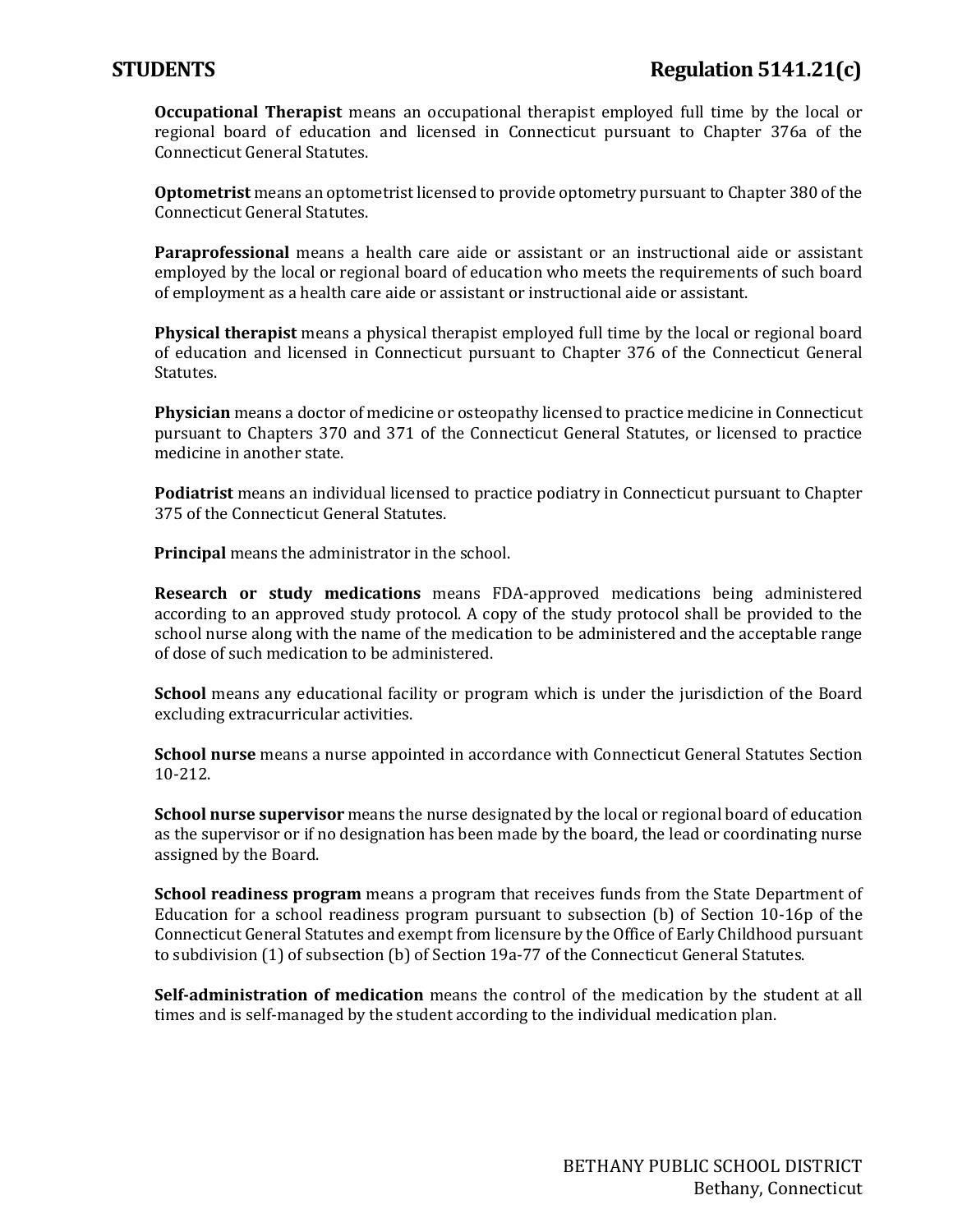**Teacher** means a person employed full time by the Board who has met the minimum standards as established by the Board for performance as a teacher and has been approved by the school medical advisor and school nurse to be designated to administer medications pursuant to the Regulations of Connecticut State Agencies Sections 10-212a-1 through 10-212a-7.

- B. General Policies On Administration of Medications
	- 1. Except as provided below in Section D, no medication, including non-prescription drugs, may be administered by any school personnel without:
		- a. the written medication order of an authorized prescriber;
		- b. the written authorization of the student's parent/guardian or eligible student; and
		- c. the written permission of a parent for the exchange of information between the prescriber and the school nurse necessary to ensure safe administration of such medication.
	- 2. Prescribed medications shall be administered to and taken by only the person for whom the prescription has been written.
	- 3. Except as provided in Section D., medications may be administered only by a licensed nurse; or, in the absence of a licensed nurse, by:
		- a. a full-time principal, a full-time teacher, or a full-time licensed physical or occupational therapist employed by the school district. A full-time principal, teacher, licensed physical or occupational therapist employed by the school district may administer oral, topical, intranasal, or inhalant medications. Such individuals may administer injectable medications only to a student with a medically diagnosed allergic condition that may require prompt treatment to protect the student against serious harm or death.
		- b. students with chronic medical conditions who are able to possess, self-administer, or possess and self-administer medication, provided all of the following conditions are met:
			- i. an authorized prescriber provides a written medication order, including the recommendation for possession, self-administration, or possession and selfadministration;
			- ii. there is a written authorization for possession, self-administration, or possession and self-administration from the student's parent or guardian or eligible student;
			- iii. the school nurse has developed a plan for possession, self-administration, or possession and self-administration and general supervision, and has documented the plan in the student's cumulative health record;
			- iv. the school nurse has assessed the student's competency for selfadministration and deemed it safe and appropriate, including that the student: is capable of identifying and selecting the appropriate medication by size, color, amount, or other label identification; knows the frequency and time of day for which the medication is ordered; can identify the presenting symptoms that require medication; administers the medication appropriately; maintains safe control of the medication at all times; seeks adult supervision whenever warranted, and cooperates with the established medication plan;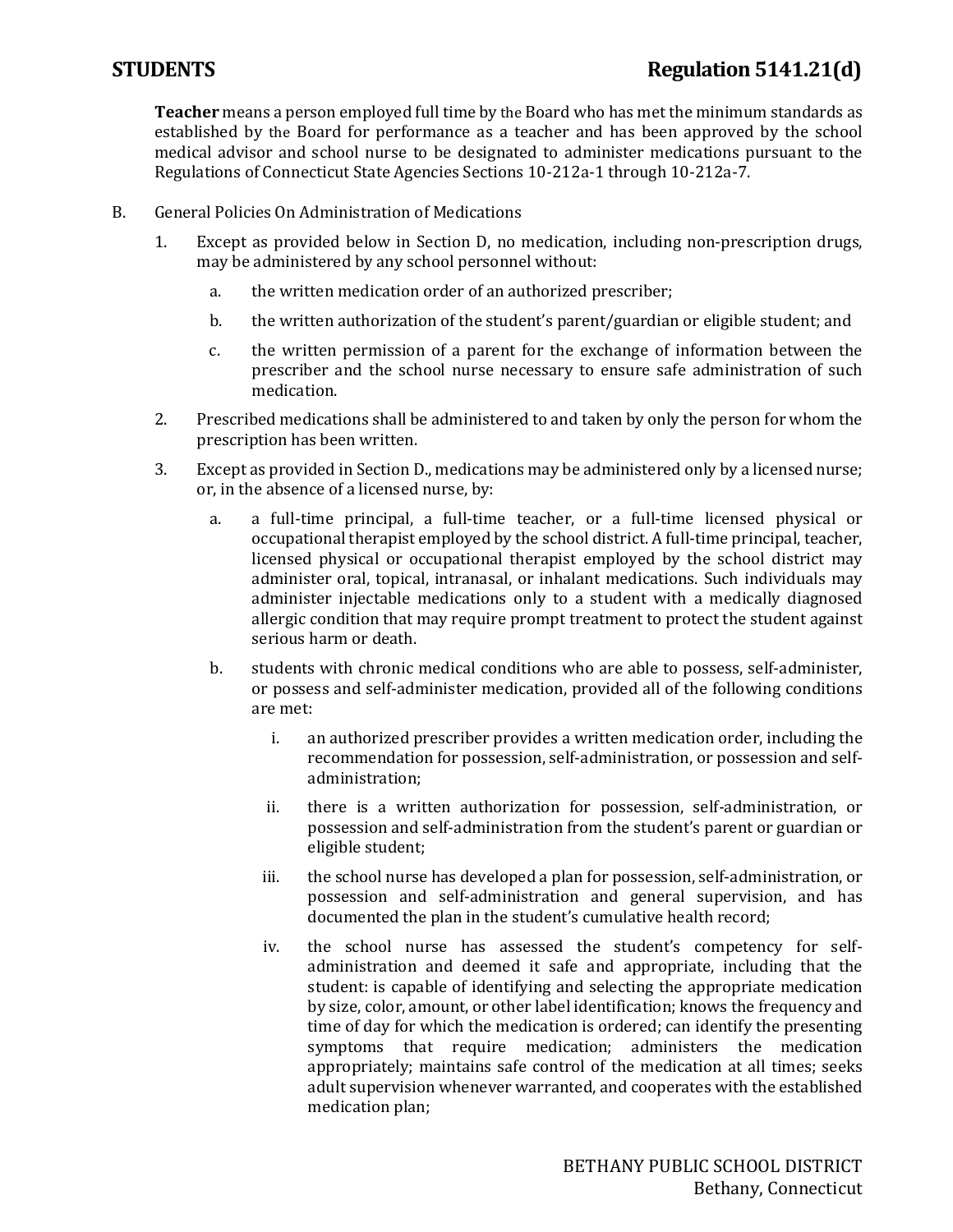- v. the principal, appropriate teachers, coaches, and other appropriate school personnel are informed the student is possessing, self-administering, or possessing and self-administering prescribed medication;
- vi. such medication is transported to school and maintained under the student's control in accordance with this policy; and
- vii. controlled drugs, as defined in this policy, may not be possessed or selfadministered by students, except in extraordinary situations, such as international field trips, with the approval of the school nurse supervisor and the school medical advisor in advance and development of an appropriate plan.
- c. a student diagnosed with asthma who is able to self-administer medication shall be permitted to retain possession of an asthmatic inhaler at all times while attending school, in order to provide for prompt treatment to protect such child against serious harm or death, provided all of the following conditions are met:
	- i. an authorized prescriber provides a written order requiring the possession of an inhaler by the student at all times in order to provide for prompt treatment in order to protect the child against serious harm or death and authorizing the student's self-administration of medication, and such written order is provided to the school nurse;
	- ii. there is a written authorization from the student's parent/guardian regarding the possession of an inhaler by the student at all times in order to protect the child against serious harm or death and authorizing the student's self-administration of medication, and such written authorization is provided to the school nurse;
	- iii. the conditions set forth in subsection (b) above have been met, except that the school nurse's review of a student's competency to self-administer an inhaler for asthma in the school setting shall not be used to prevent a student from retaining and self-administering an inhaler for asthma. Students may self-administer medication with only the written authorization of an authorized prescriber and written authorization from the student's parent or guardian or eligible student; and
	- iv. the conditions for self-administration meet any regulations as may be imposed by the State Board of Education in consultation with the Commissioner of Public Health.
- d. a student diagnosed with an allergic condition who is able to self-administer medication shall be permitted to retain possession of a cartridge or injector at all times while attending school, in order to provide for prompt treatment to protect such child against serious harm or death, provided all of the following conditions are met:
	- i. an authorized prescriber provides a written order requiring the possession of a cartridge or injector by the student at all times in order to provide for prompt treatment in order to protect the child against serious harm or death and authorizing the student's possession, self-administration, or possession and self-administration of medication, and such written order is provided to the school nurse;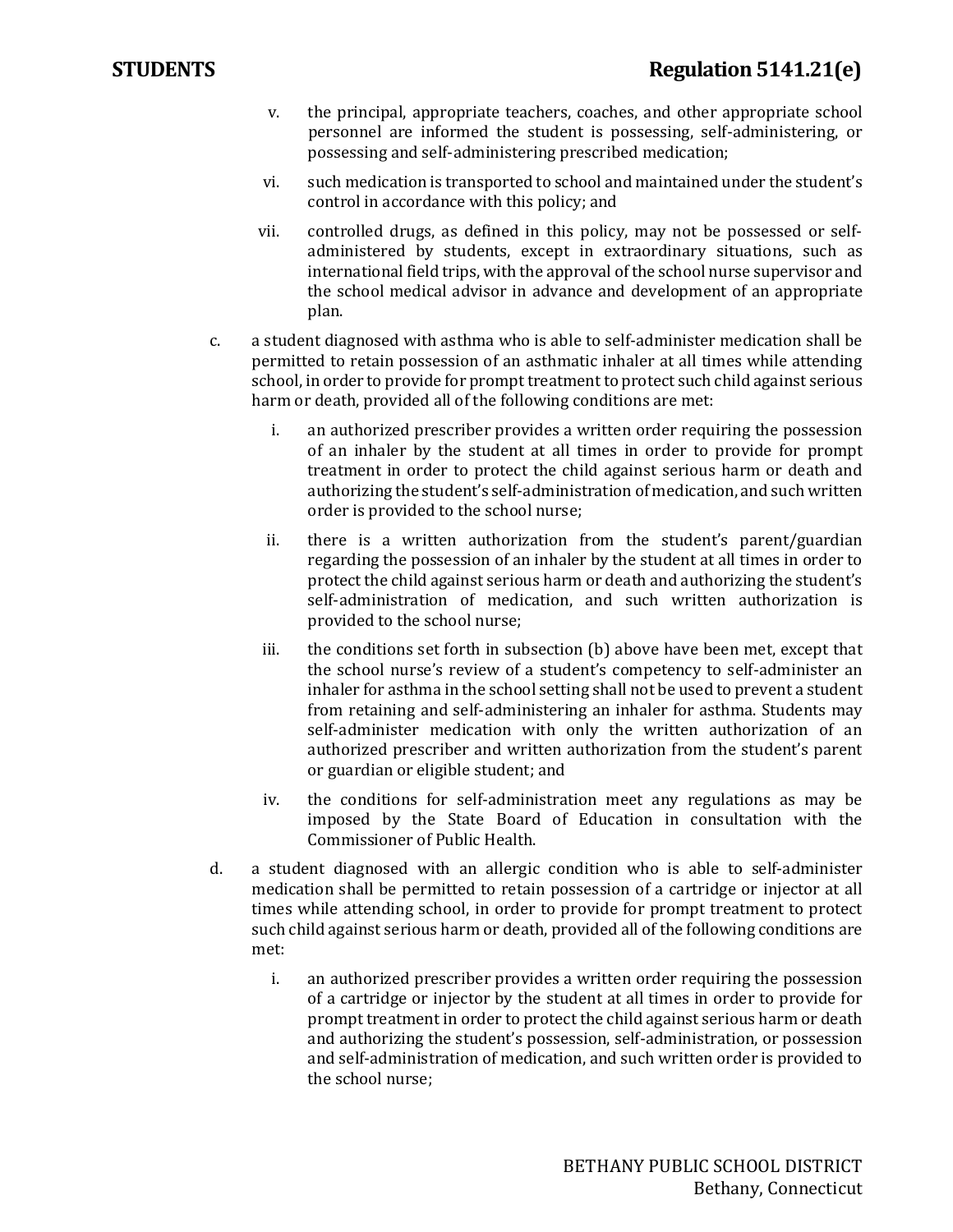- ii. there is a written authorization from the student's parent or guardian regarding the possession of a cartridge or injector by the student at all times in order to protect the child against serious harm or death and authorizing the student's possession, self-administration, or possession and selfadministration of medication, and such written authorization is provided to the school nurse;
- iii. the conditions set forth in subsection (b) above have been met, except that the school nurse's review of a student's competency to self-administer cartridge injectors for medically-diagnosed allergies in the school setting shall not be used to prevent a student from retaining and self-administering a cartridge injector for medically-diagnosed allergies. Students may selfadminister medication with only the written authorization of an authorized prescriber and written authorization from the student's parent or guardian or eligible student;
- iv. the conditions for self-administration meet any regulations as may be imposed by the State Board of Education in consultation with the Commissioner of Public Health.
- e. a student with a medically diagnosed life-threatening allergic condition may possess, self-administer, or possess and self-administer medication, including but not limited to medication administered with a cartridge injector, to protect the student against serious harm or death, provided the following conditions are met:
	- i. the parent or guardian of the student has provided written authorization for the student to possess, self-administer, or possess and self-administer such medication; and
	- ii. a qualified medical professional has provided a written order for the possession, self-administration, or possession and self-administration.
- f. a coach of intramural or interscholastic athletic events or licensed athletic trainer, who has been trained in the administration of medication, during intramural or interscholastic athletic events, may administer inhalant medications prescribed to treat respiratory conditions and/or medication administered with a cartridge injector for students with medically diagnosed allergic conditions which may require prompt treatment to protect the student against serious harm or death, provided all of the following conditions are met:
	- i. the school nurse has determined that a self-administration plan is not viable;
	- ii. the school nurse has provided to the coach a copy of the authorized prescriber's order and parental permission form;
	- iii. the parent/guardian has provided the coach or licensed athletic trainer with the medication in accordance with Section J of this policy, and such medication is separate from the medication stored in the school health office for use during the school day; and
	- iv. the coach or licensed athletic trainer agrees to the administration of emergency medication and implements the emergency care plan, identified in Section H of this policy, when appropriate.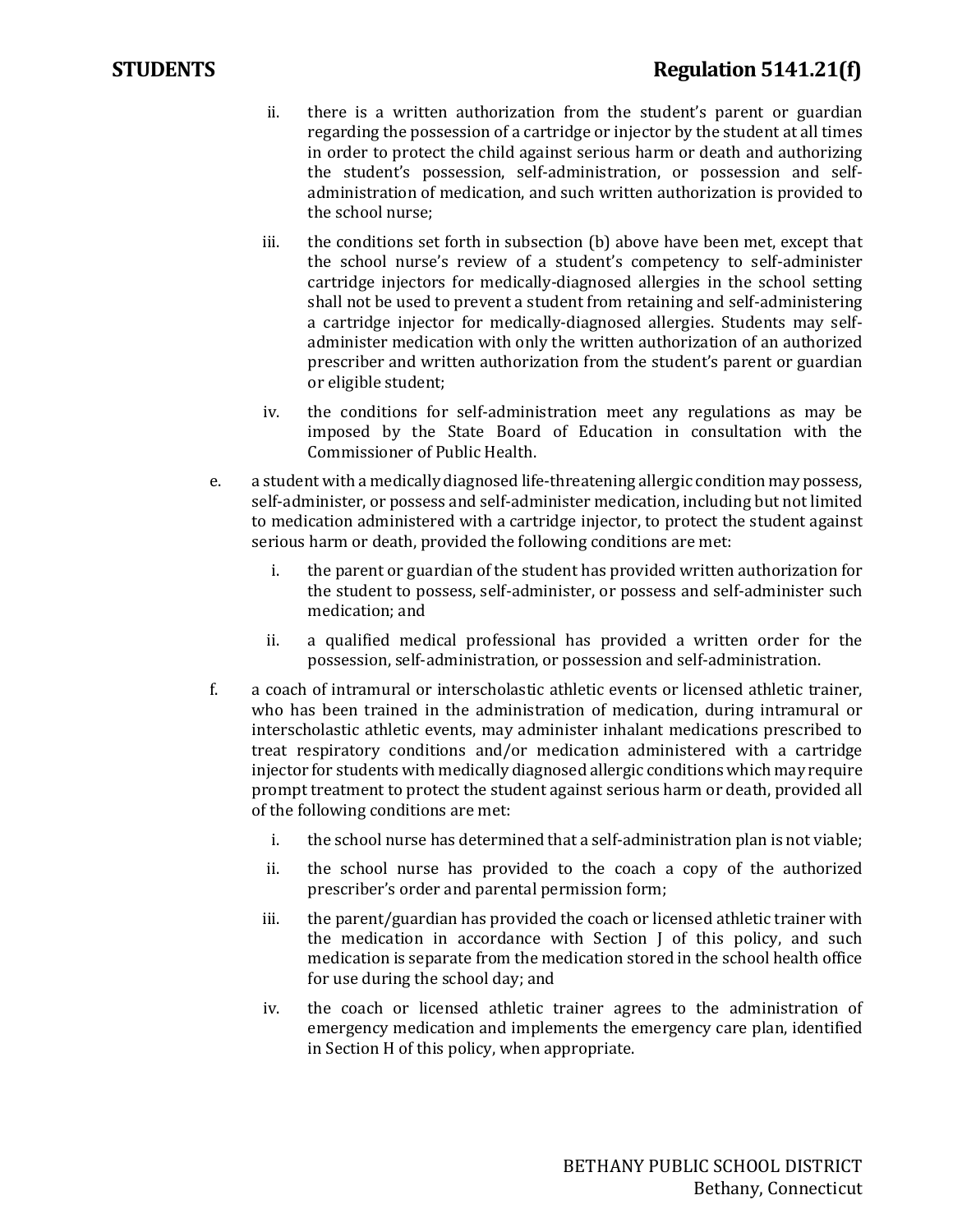# **STUDENTS Regulation 5141.21(g)**

- g. an identified school paraprofessional who has been trained in the administration of medication, provided medication is administered only to a specific student in order to protect that student from harm or death due to a medically diagnosed allergic condition, except as provided in Section D. below, and the following additional conditions are met:
	- i. there is written authorization from the student's parents/guardian to administer the medication in school;
	- ii. medication is administered pursuant to the written order of  $(A)$  a physician licensed under Chapter 370 of the Connecticut General Statutes, (B) an optometrist licensed to practice optometry under Chapter 380 of the Connecticut General Statutes, (C) an advanced practice registered nurse licensed to prescribe in accordance with section 20-94a of the Connecticut General Statutes, or (D) a physician assistant licensed to prescribe in accordance with section 20-12d of the Connecticut General Statutes;
	- iii. medication is administered only with approval by the school nurse and school medical advisor, if any, in conjunction with the school nurse supervisor, and under the supervision of the school nurse;
	- iv. the medication to be administered is limited to medications necessary for prompt treatment of an allergic reaction, including, but not limited to, a cartridge injector; and
	- v. the paraprofessional shall have received proper training and supervision from the school nurse in accordance with this policy and state regulations.
- h. a principal, teacher, licensed athletic trainer, licensed physical or occupational therapist employed by the Board, coach or school paraprofessional, provided medication is antiepileptic medication, including by rectal syringe, administered only to a specific student with a medically diagnosed epileptic condition that requires prompt treatment in accordance with the student's individual seizure action plan, and the following additional conditions are met:
	- i. there is written authorization from the student's parents/guardians to administer the medication; and
	- ii. a written order for such administration has been received from the student's physician licensed under Chapter 370 of the Connecticut General Statutes; and
	- iii. the principal, teacher, licensed athletic trainer, licensed physical or occupational therapist employed by the Board, coach or school paraprofessional is selected by the school nurse and school medical advisor, if any, and voluntarily agrees to administer the medication; and
	- iv. the principal, teacher, licensed athletic trainer, licensed physical or occupational therapist employed by the Board, coach or school paraprofessional annually completes the training program established by the Connecticut State Department of Education and the Association of School Nurses of Connecticut, and the school nurse and medical advisor, if any, have attested, in writing, that such training has been completed; and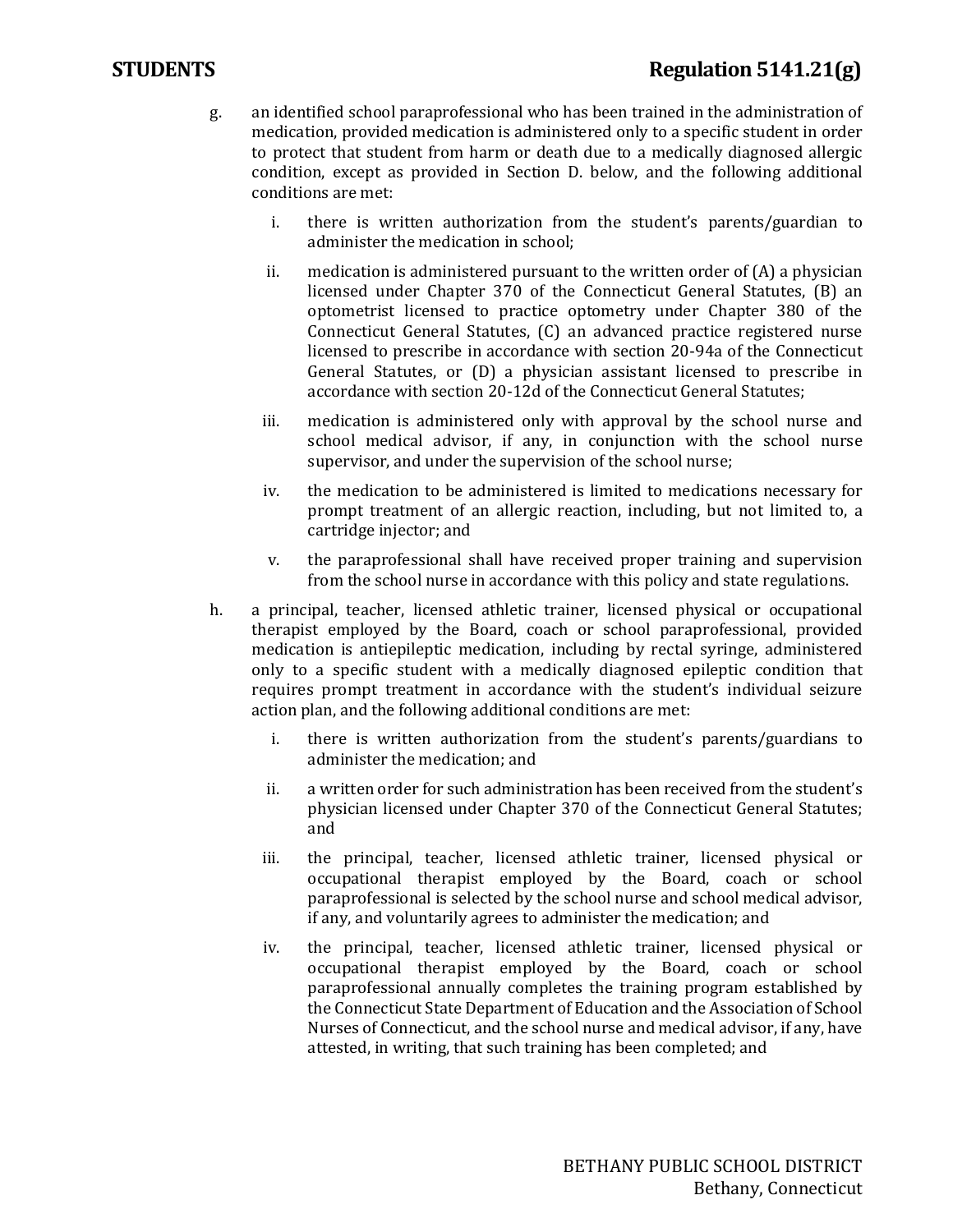- v. the principal, teacher, licensed athletic trainer, licensed physical or occupational therapist employed by the Board, coach, or school paraprofessional receives monthly reviews by the school nurse to confirm competency to administer antiepileptic medication.
- i. a director of a school readiness program or a before or after school program, or the director's designee, provided that the medication is administered:
	- i. only to a child enrolled in such program; and
	- ii. in accordance with Section L of this policy.
- j. a licensed practical nurse, after the school nurse has established the medication plan, provided that the licensed practical nurse may not train or delegate the administration of medication to another individual, and provided that the licensed practical nurse can demonstrate one of the following:
	- i. training in administration of medications as part of their basic nursing program;
	- ii. successful completion of a pharmacology course and subsequent supervised experience; or
	- iii. supervised experience in the administration of medication while employed in a healthcare facility.
- 4. Medications may also be administered by a parent or guardian to his/her own child on school grounds.
- 5. Investigational drugs or research or study medications may be administered only by a licensed nurse. For FDA-approved medications being administered according to a study protocol, a copy of the study protocol shall be provided to the school nurse along with the name of the medication to be administered and the acceptable range of dose of such medication to be administered.
- C. Diabetic Students
	- 1. The Board permits blood glucose testing by students who have a written order from a physician or an advanced practice registered nurse stating the need and capability of such student to conduct self-testing.
	- 2. The Board will not restrict the time or location of blood glucose testing by a student with diabetes on school grounds who has written authorization from a parent or guardian and a written order from a physician or an advanced practice registered nurse stating that such child is capable of conducting self-testing on school grounds.
	- 3. In the absence or unavailability of the school nurse, select school employees may administer medication with injectable equipment used to administer glucagon to a student with diabetes that may require prompt treatment in order to protect the student against serious harm or death, under the following conditions:
		- a. The student's parent or guardian has provided written authorization;
		- b. A written order for such administration has been received from the student's physician licensed under Chapter 370 of the Connecticut General Statutes;
		- c. The school employee is selected by either the school nurse or principal and is a principal, teacher, licensed athletic trainer, licensed physical or occupational therapist employed by a school district, coach, or school paraprofessional;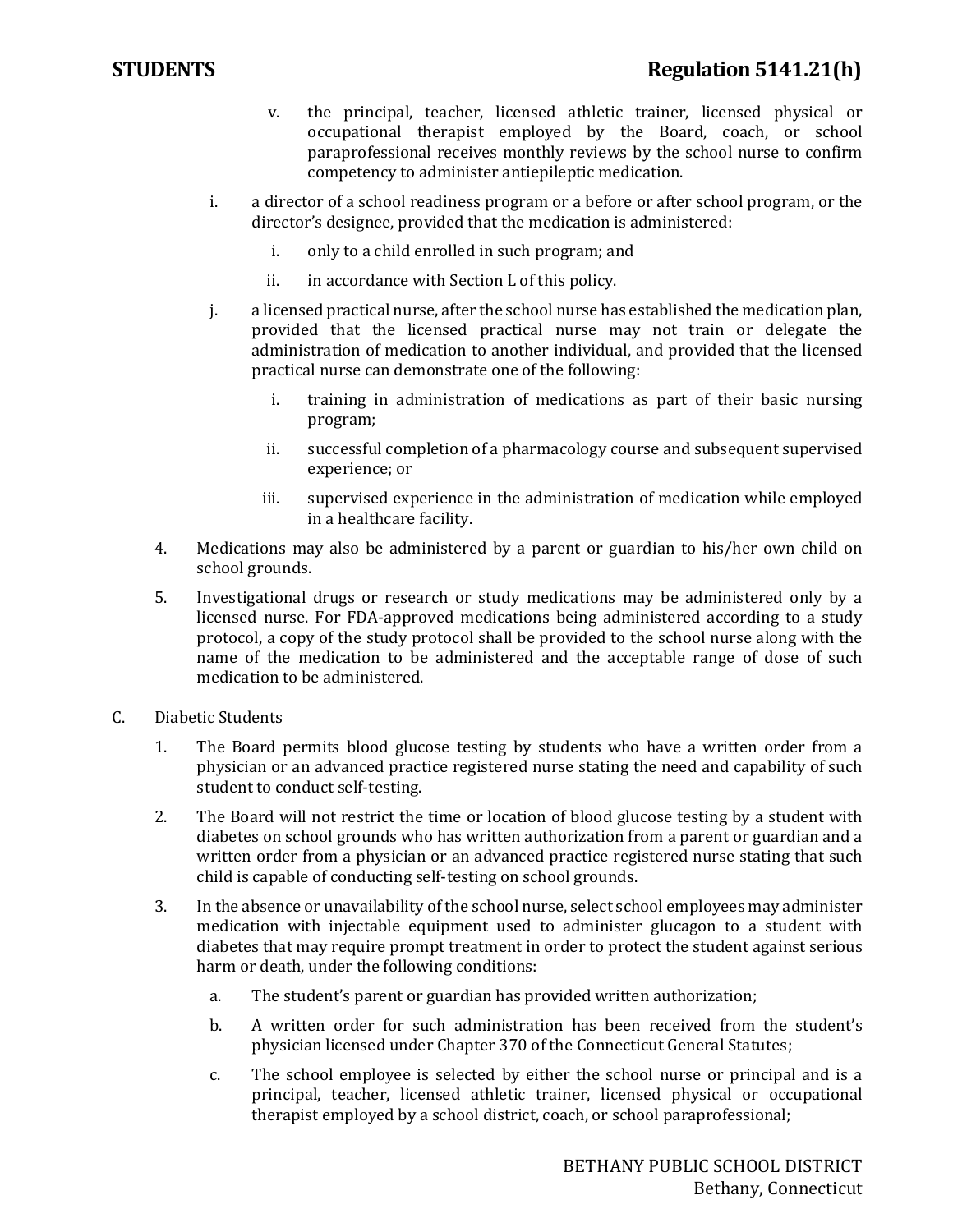- d. The school nurse shall provide general supervision to the selected school employee.;
- e. The selected school employee annually completes any training required by the school nurse and school medical advisor in the administration of medication with injectable equipment used to administer glucagon;
- f. The school nurse and school medical advisor have attested in writing that selected school employee completed the required training; and
- g. The selected school employee voluntarily agrees to serve as one who may administer medication with injectable equipment used to administer glucagon to a student with diabetes that may require prompt treatment in order to protect the student against serious harm or death.
- D. Epinephrine for Purposes of Emergency First Aid Without Prior Authorization
	- 1. For purposes of this Section D, "regular school hours" means the posted hours during which students are required to be in attendance at the school on any given day.
	- 2. The school nurse shall maintain epinephrine in cartridge injectors for the purpose of emergency first aid to students who experience allergic reactions and do not have prior written authorization of a parent or guardian or prior written order of a qualified medical professional for the administration of epinephrine.
		- a. The school nurse shall determine the supply of epinephrine in cartridge injectors that shall be available in the school.
		- b. In determining the appropriate supply of epinephrine in cartridge injectors, the nurse may consider, among other things, the number of students regularly in the school building during the regular school day and the size of the physical building.
	- 3. The school nurse or school principal shall select principal(s), teacher(s), licensed athletic trainer(s), licensed physical or occupational therapist(s) employed by the Board, coach(es), and/or school paraprofessional(s) to maintain and administer the epinephrine in cartridge injectors for the purpose of emergency first aid as described in Paragraph (2) above, in the absence of the school nurse.
		- a. More than one individual must be selected by the school nurse or school principal for such maintenance and administration in the absence of the school nurse.
		- b. The selected personnel, before conducting such administration, must annually complete the training made available by the Department of Education for the administration of epinephrine in cartridge injectors for the purpose of emergency first aid.
		- c. The selected personnel must voluntarily agree to complete the training and administer epinephrine in cartridge injectors for the purpose of emergency first aid.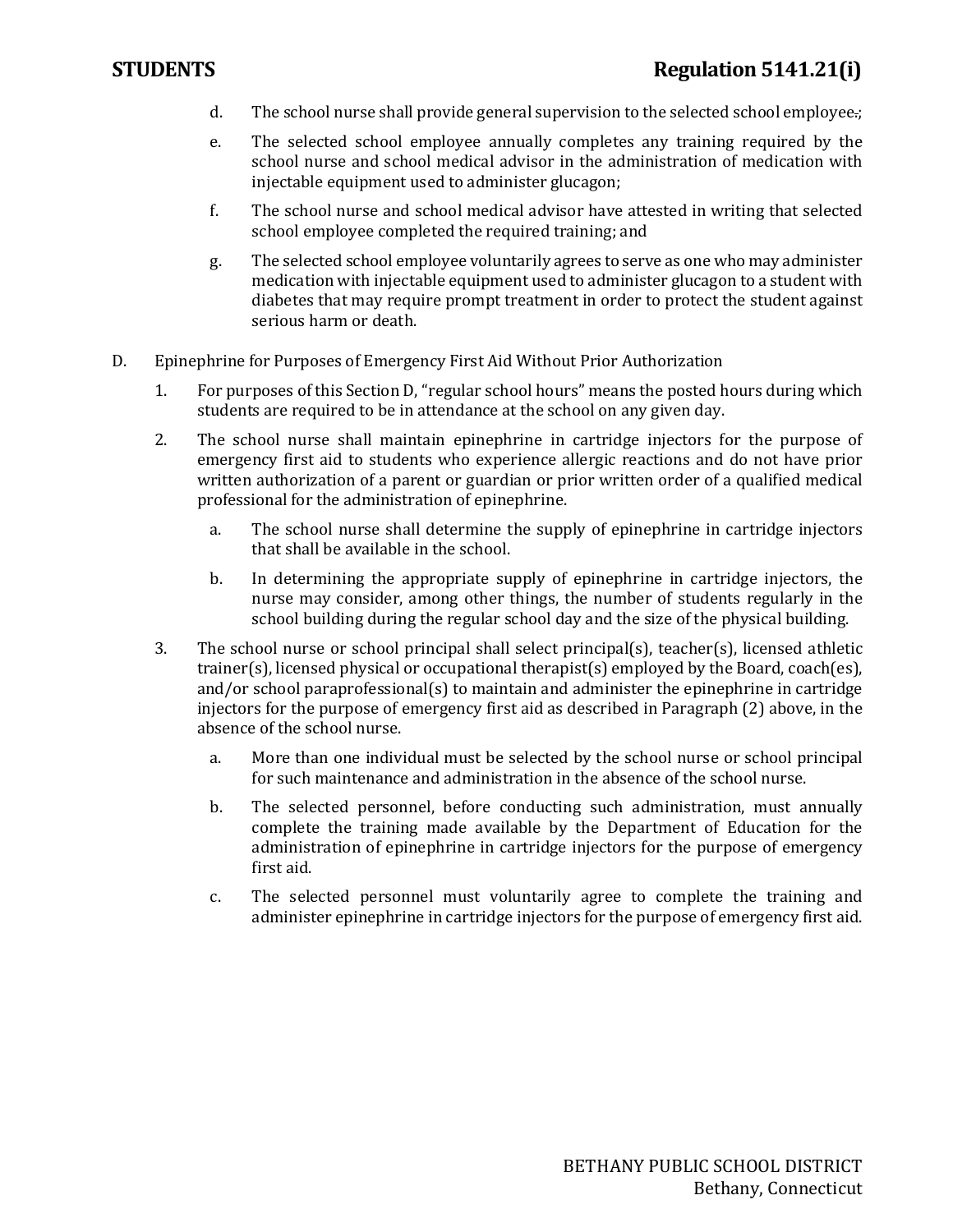- 4. Either the school nurse or, in the absence of the school nurse, at least one of the selected and trained personnel as described in Paragraph (2) above shall be on the grounds of the school during regular school hours.
	- a. The school principal, in consultation with the school nurse supervisor, shall determine the level of nursing services and number of selected and trained personnel necessary to ensure that a nurse or selected and trained personnel are present on the grounds of each school during regular school hours.
	- b. If the school nurse, or a substitute school nurse, is absent or must leave school grounds during regular school hours, the school nurse, school administrator, or designee shall send an email to all staff indicating that the selected and trained personnel identified in Paragraph (3) above shall be responsible for the emergency administration of epinephrine.
- 5. The administration of epinephrine pursuant to this section must be done in accordance with this policy, including but not limited to the requirements for documentation and recordkeeping, errors in medication, emergency medical procedures, and the handling, storage, and disposal of medication, and the Regulations adopted by the Department of Education.
- 6. The parent or guardian of any student may submit, in writing, to the school nurse or school medical advisor, if any, that epinephrine shall not be administered to such student pursuant to this section.
	- a. The school nurse shall notify selected and trained personnel of the students whose parents or guardians have refused emergency administration of epinephrine.
	- b. The Board shall annually notify parents or guardians of the need to provide such written notice.
- 7. Following the emergency administration of epinephrine by selected and trained personnel as identified in this section:
	- a. Such emergency administration shall be reported immediately to:
		- a. the school nurse or school medical advisor, if any, by the personnel who administered the epinephrine; and
		- b. the student's parent or guardian, by the school nurse or personnel who administered the epinephrine.
	- b. A medication administration record shall be:
		- a. submitted to the school nurse by the personnel who administered the epinephrine as soon as possible, but no later than the next school day; and
		- b. filed in or summarized on the student's cumulative health record, in accordance with Section F of this policy.
- E. Naloxone for Purposes of Emergency First Aid
	- 1. Pursuant to a standing order of the Board's medical advisor and authorization from the Superintendent, and in accordance with Connecticut law and this policy, a school nurse may maintain naloxone, for the purpose of administering emergency first aid to students who experience a known or suspected opioid overdose or exposure.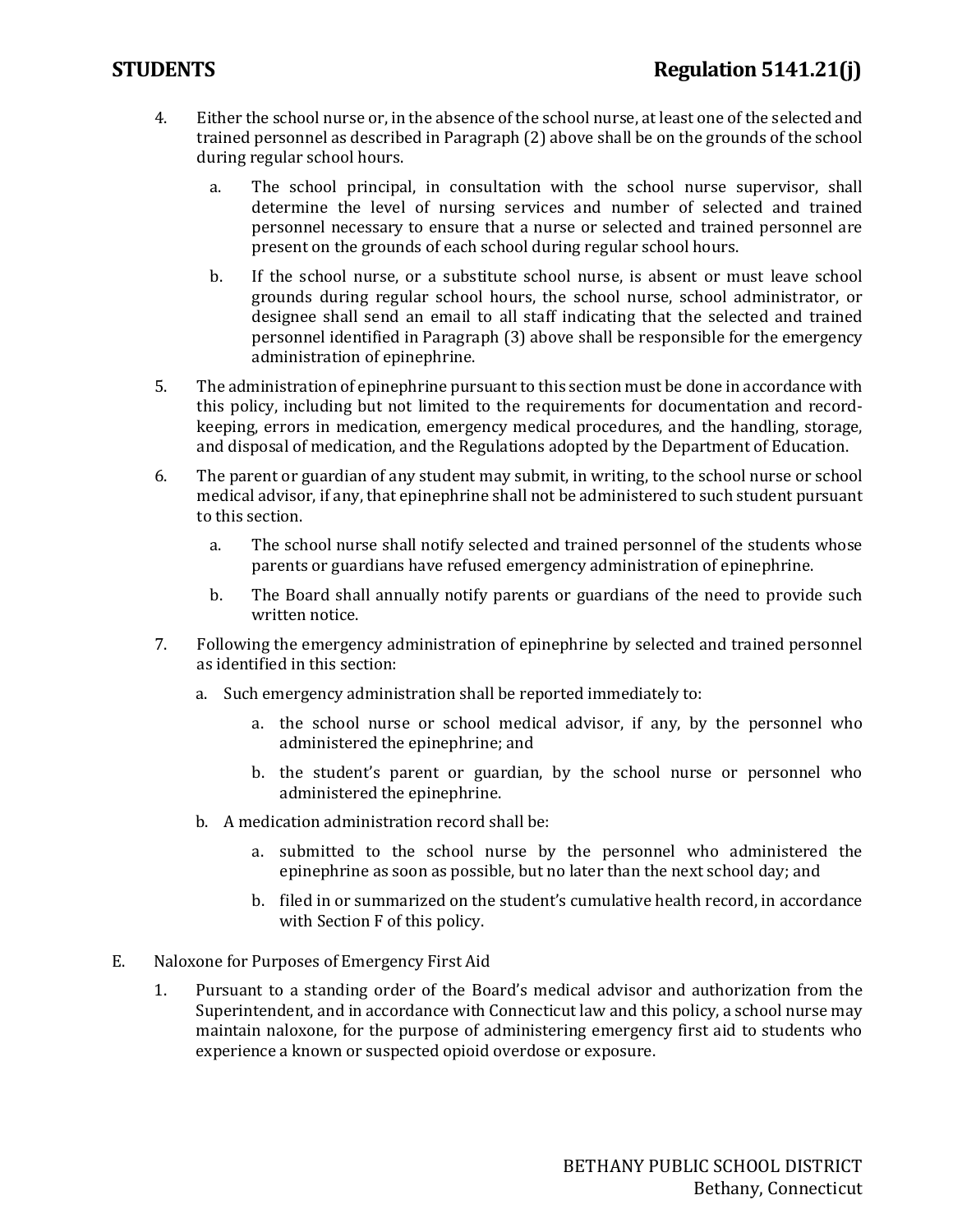- a. The school nurse, in consultation with the Board's medical advisor, shall determine the supply of naloxone that shall be maintained in the school.
- b. The school nurse shall be responsible for the safe storage of naloxone maintained in the school and shall ensure any supply of naloxone maintained is stored in accordance with the manufacturer's instructions.
- c. The school nurse shall be responsible for maintaining an inventory of naloxone maintained in the school, tracking the date(s) of expiration of the supply of naloxone maintained in the school, and, as appropriate, refreshing the supply of naloxone maintained in the school.
- 2. The school nurse, in consultation with the Superintendent and the building principal, shall provide notice to parents and guardians of the Board's policies and procedures regarding the emergency administration of naloxone in the event of a known or suspected opioid overdose.
- 3. A school nurse shall be approved to administer naloxone for the purpose of emergency first aid, as described in Paragraph (1) above, in the event of a known or suspected opioid overdose or exposure, provided that such nurse has completed appropriate training, as identified by the Board's medical advisor, which shall include training in the identification of opioid abuse, overdose, and exposure.
- 4. The administration of naloxone pursuant to this section must be effected in accordance with this policy and procedures regarding the acquisition, maintenance, and administration established by the Superintendent in consultation with the Board's medical advisor.
- 5. Following the emergency administration of naloxone by a school nurse:
	- a. Such emergency administration shall be reported immediately to:
		- i. The Board medical advisor; and
		- ii. The Superintendent; and
		- iii. The student's parent or guardian.
	- b. A medication administration record shall be:
		- i. Maintained by the school nurse who administered the naloxone as soon as possible, but no later than the next school day; and
		- ii. filed in or summarized on the student's cumulative health record, in accordance with Section F of this policy.
- F. Documentation and Record Keeping
	- 1. Each school or before-and-after school program and school readiness program where medications are administered shall maintain an individual medication administration record for each student who receives medication during school or program hours. This record shall include the following information:
		- a. the name of the student;
		- b. the student's state-assigned student identifier (SASID);
		- c. the name of the medication;
		- d. the dosage of the medication;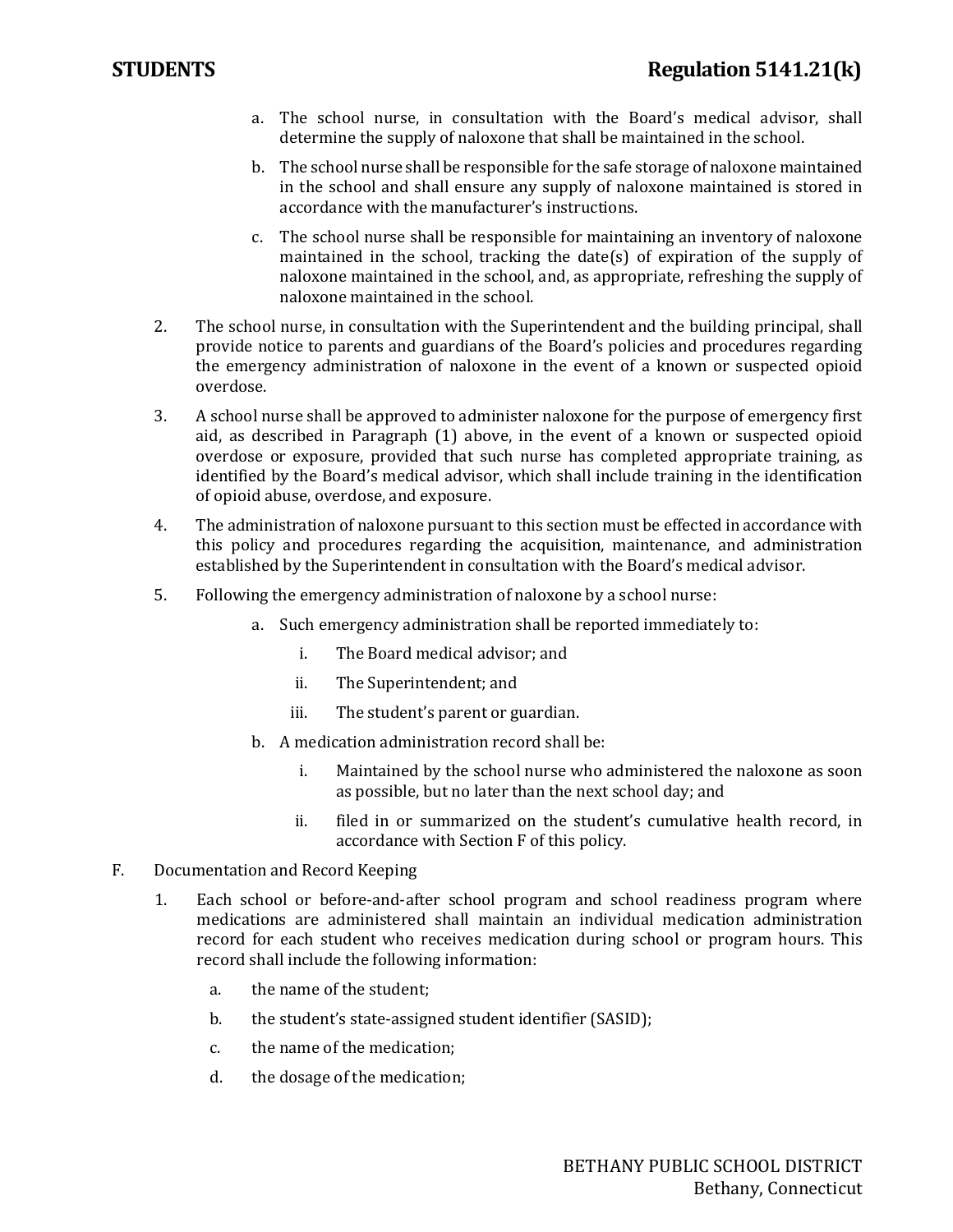- e. the route of the administration, (e.g., oral, topical, inhalant, etc.);
- f. the frequency of administration;
- g. the name of the authorized prescriber;
- h. the dates for initiating and terminating the administration of medication, including extended-year programs;
- i. the quantity received at school and verification by the adult delivering the medication of the quantity received;
- j. the date the medication is to be reordered (if any);
- k. any student allergies to food and/or medication(s);
- l. the date and time of each administration or omission, including the reason for any omission;
- m. the dose or amount of each medication administered;
- n. the full written or electronic legal signature of the nurse or other authorized school personnel administering the medication; and
- o. for controlled medications, a medication count which should be conducted and documented at least once a week and co-signed by the assigned nurse and a witness.
- 2. All records are either to be made in ink and shall not be altered, or recorded electronically in a record that cannot be altered.
- 3. Written orders of authorized prescribers, written authorizations of parent or guardian, the written parental permission for the exchange of information by the prescriber and school nurse to ensure safe administration of such medication, and the completed medication administration record for each student shall be filed in the student's cumulative health record or, for before-and-after school programs and school readiness programs, in the child's program record.
- 4. Authorized prescribers may make verbal orders, including telephone orders, for a change in medication order. Such verbal orders may be received only by a school nurse and must be followed by a written order, which may be faxed, and must be received within three (3) school days.
- 5. Medication administration records will be made available to the Department of Education for review until destroyed pursuant to Section 11-8a and Section 10-212a(b) of the Connecticut General Statutes.
	- a. The completed medication administration record for non-controlled medications may, at the discretion of the school district, be destroyed in accordance with Section M8 of the Connecticut Record Retention Schedules for Municipalities, so long as it is superseded by a summary on the student health record.
	- b. The completed medication administration record for controlled medications shall be maintained in the same manner as the non-controlled medications. In addition, a separate medication administration record needs to be maintained in the school for three (3) years pursuant to Section 10-212a(b) of the Connecticut General Statutes.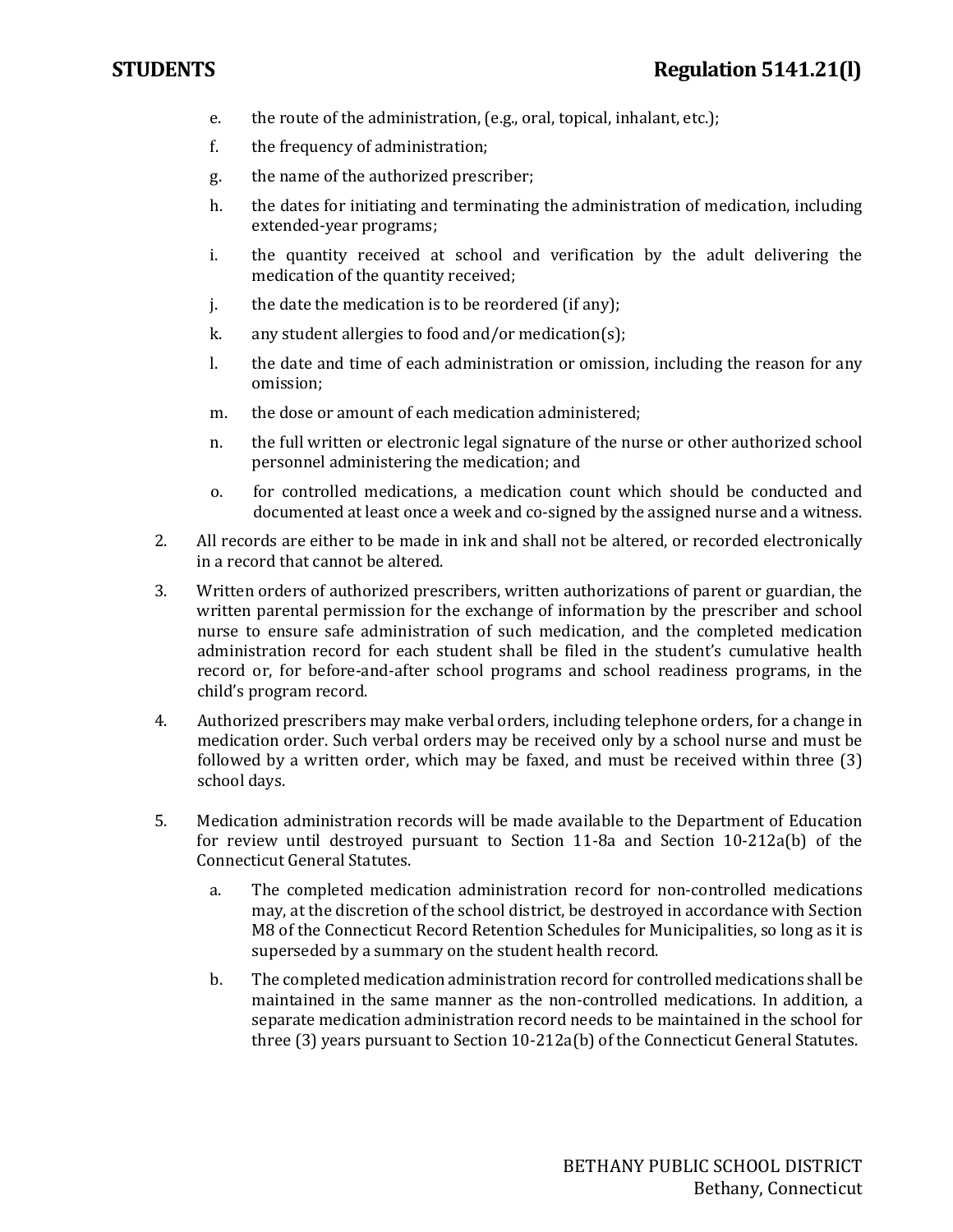- 6. Documentation of any administration of medication by a coach or licensed athletic trainer shall be completed on forms provided by the school and the following procedures shall be followed:
	- a. a medication administration record for each student shall be maintained in the athletic offices;
	- b. administration of a cartridge injector medication shall be reported to the school nurse at the earliest possible time, but no later than the next school day;
	- c. all instances of medication administration, except for the administration of cartridge injector medication, shall be reported to the school nurse at least monthly, or as frequently as required by the individual student plan; and
	- d. the administration of medication record must be submitted to the school nurse at the end of each sports season and filed in the student's cumulative health record.
- G. Errors in Medication Administration
	- 1. Whenever any error in medication administration occurs, the following procedures shall apply:
		- a. the person making the error in medication administration shall immediately implement the medication emergency procedures in this Policy if necessary;
		- b. the person making the error in medication administration shall in all cases immediately notify the school nurse, principal, school nurse supervisor, and authorized prescriber. The person making the error, in conjunction with the principal, shall also immediately notify the parent or guardian, advising of the nature of the error and all steps taken or being taken to rectify the error, including contact with the authorized prescriber and/or any other medical action(s); and
		- c. the principal shall notify the Superintendent or the Superintendent's designee.
	- 2. The school nurse, along with the person making the error, shall complete a report using the authorized medication error report form. The report shall include any corrective action taken.
	- 3. Any error in the administration of medication shall be documented in the student's cumulative health record or, for before-and-after school programs and school readiness programs, in the child's program record.
	- 4. These same procedures shall apply to coaches and licensed athletic trainers during intramural and interscholastic events, except that if the school nurse is not available, a report must be submitted by the coach or licensed athletic trainer to the school nurse the next school day.
- H. Medication Emergency Procedures
	- 1. Whenever a student has a life-threatening reaction to administration of a medication, resolution of the reaction to protect the student's health and safety shall be the foremost priority. The school nurse and the authorized prescriber shall be notified immediately, or as soon as possible in light of any emergency medical care that must be given to the student.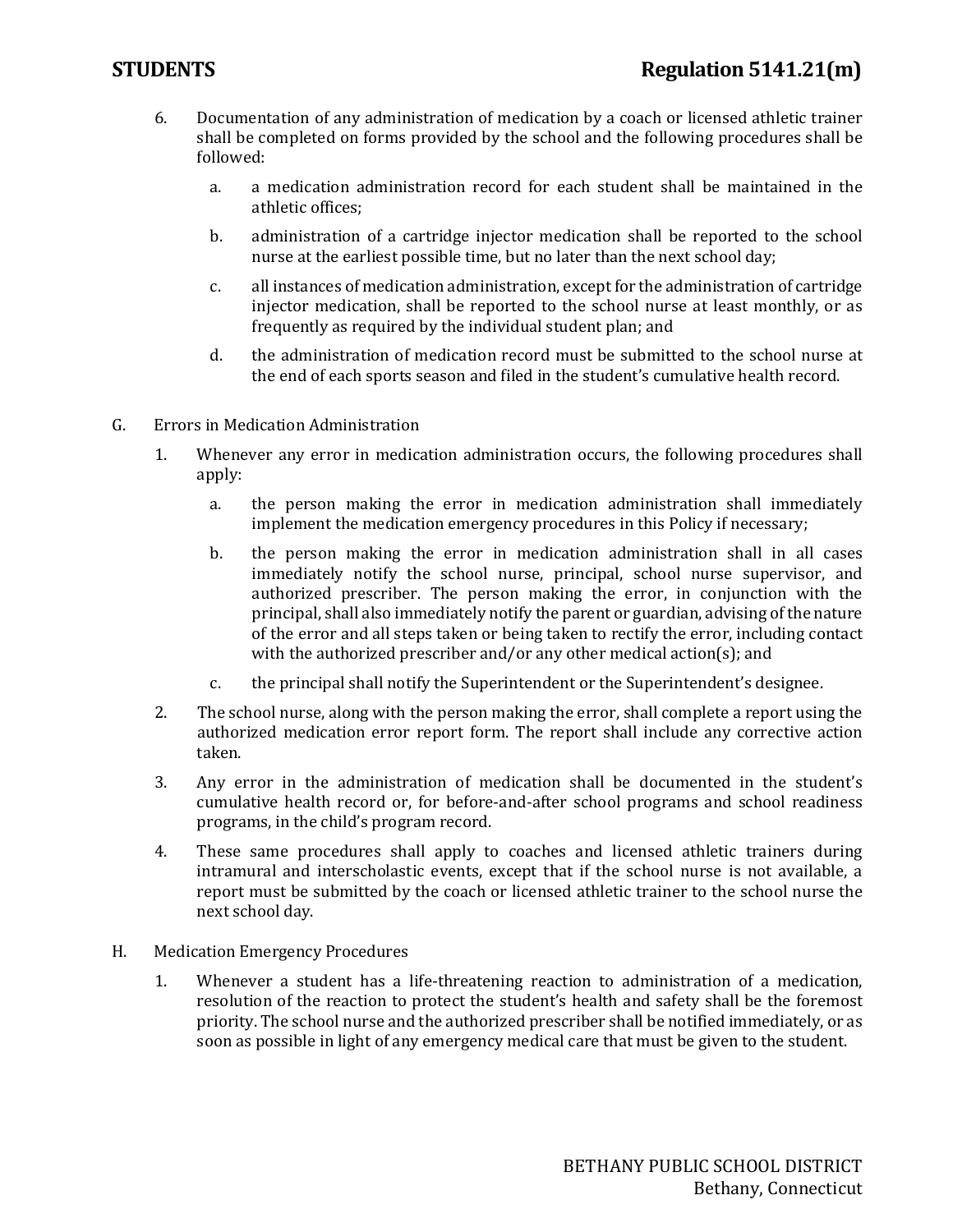- 2. Emergency medical care to resolve a medication emergency includes but is not limited to the following, as appropriate under the circumstances:
	- a. use of the 911 emergency response system;
	- b. application by properly trained and/or certified personnel of appropriate emergency medical care techniques, such as cardiopulmonary resuscitation;
	- c. administration of emergency medication in accordance with this policy;
	- d. contact with a poison control center; and
	- e. transporting the student to the nearest available emergency medical care facility that is capable of responding to a medication emergency.
- 3. As soon as possible, in light of the circumstances, the principal shall be notified of the medication emergency. The principal shall immediately thereafter contact the Superintendent or the Superintendent's designee, who shall thereafter notify the parent or guardian, advising of the existence and nature of the medication emergency and all steps taken or being taken to resolve the emergency and protect the health and safety of the student, including contact with the authorized prescriber and/or any other medical action(s) that are being or have been taken.
- I. Supervision
	- 1. The school nurse is responsible for general supervision of administration of medications in the school to which that nurse is assigned.
	- 2. The school nurse's duty of general supervision includes, but is not limited to, the following:
		- a. availability on a regularly scheduled basis to:
			- i. review orders or changes in orders, and communicate these to personnel designated to give medication for appropriate follow-up;
			- ii. set up a plan and schedule to ensure medications are given properly;
			- iii. provide training to licensed nursing personnel, full-time principals, full-time teachers, full-time licensed physical or occupational therapists employed by the school district, coaches of intramural and interscholastic athletics, licensed athletic trainers, and identified paraprofessionals designated in accordance with Section  $B(3)(g)$ , above, which training shall pertain to the administration of medications to students, and assess the competency of these individuals to administer medication;
			- iv. support and assist other licensed nursing personnel, full-time principals, fulltime teachers, full-time licensed physical or occupational therapists employed by the school district, coaches of intramural and/or interscholastic athletics, licensed athletic trainers, and identified paraprofessionals designated in accordance with Section  $B(3)(g)$ , above, to prepare for and implement their responsibilities related to the administration of specific medications during school hours and during intramural and interscholastic athletics as provided by this policy;
			- v. provide appropriate follow-up to ensure the administration of medication plan results in desired student outcomes, including providing proper notification to appropriate employees or contractors regarding the contents of such medical plans; and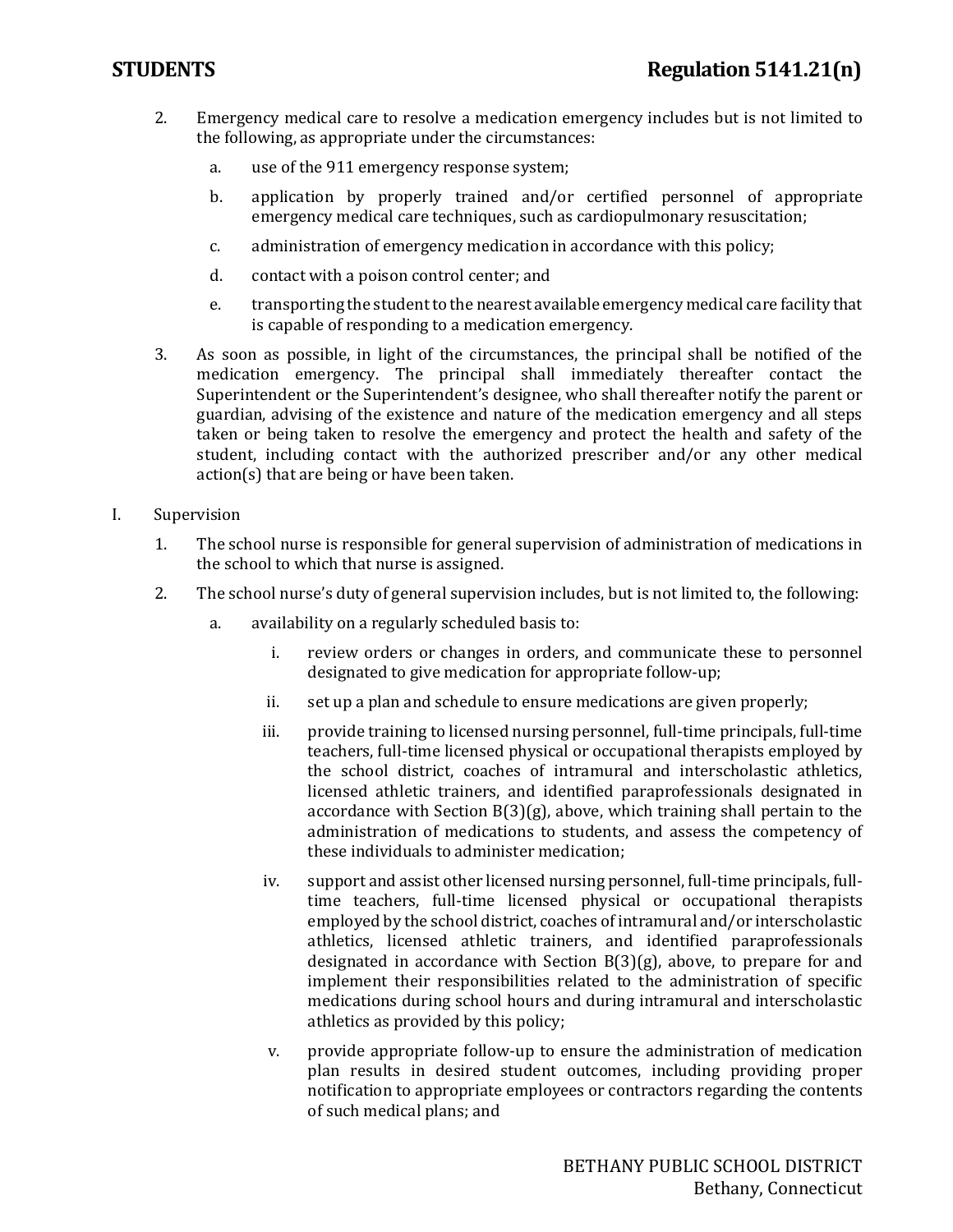- vi. provide consultation by telephone or other means of telecommunications, which consultation may be provided by an authorized prescriber or other nurse in the absence of the school nurse.
- b. In addition, the school nurse shall be responsible for:
	- i. implementing policies and procedures regarding the receipt, storage, and administration of medications;
	- ii. reviewing, on a periodic basis, all documentation pertaining to the administration of medications for students;
	- iii. performing observations of the competency of medication administration by full-time principals, full-time teachers, full-time licensed physical or occupational therapists employed by the school district, coaches of intramural and/or interscholastic athletics, and licensed athletic trainers in accordance with Section B(3)(f), above, and identified paraprofessionals designated in accordance with Section B(3)(g), above, who have been newly trained to administer medications; and,
	- iv. conducting periodic reviews, as needed, with licensed nursing personnel, full-time principals, full-time teachers, full-time licensed physical or occupational therapists employed by the school district, coaches of intramural and/or interscholastic athletics, and licensed athletic trainers in accordance with Section B(3)(f), above, and identified paraprofessionals designated in accordance with Section B(3)(g), above, regarding the needs of any student receiving medication.
- J. Training of School Personnel
	- 1. Full-time principals, full-time teachers, full-time licensed physical or occupational therapists employed by the school district, coaches of intramural and/or interscholastic athletics and licensed athletic trainers in accordance with Section B(3)(f), above, and identified paraprofessionals designated in accordance with Section B(3)(g), above, who are designated to administer medications shall at least annually receive training in their safe administration, and only trained full-time principals, full-time teachers, full-time licensed physical or occupational therapists employed by the school district, coaches of intramural and/or interscholastic athletics and licensed athletic trainers in accordance with Section B(3)(f), above, and identified paraprofessionals designated in accordance with Section B(3)(g), above, shall be allowed to administer medications.
	- 2. Training for full-time principals, full-time teachers, full-time licensed physical or occupational therapists employed by the school district, coaches of intramural and/or interscholastic athletics, and licensed athletic trainers in accordance with Section B(3)(f), above, and identified paraprofessionals designated in accordance with Section B(3)(g), above, shall include but is not necessarily limited to, the following:
		- a. the general principles of safe administration of medication;
		- b. the procedures for administration of medications, including the safe handling and storage of medications, and the required record-keeping; and
		- c. specific information related to each student's medication plan, including the name and generic name of the medication, indications for medication dosage, routes, time and frequency of administration, therapeutic effects of the medication, potential side effects, overdose or missed doses of the medication, and when to implement emergency interventions.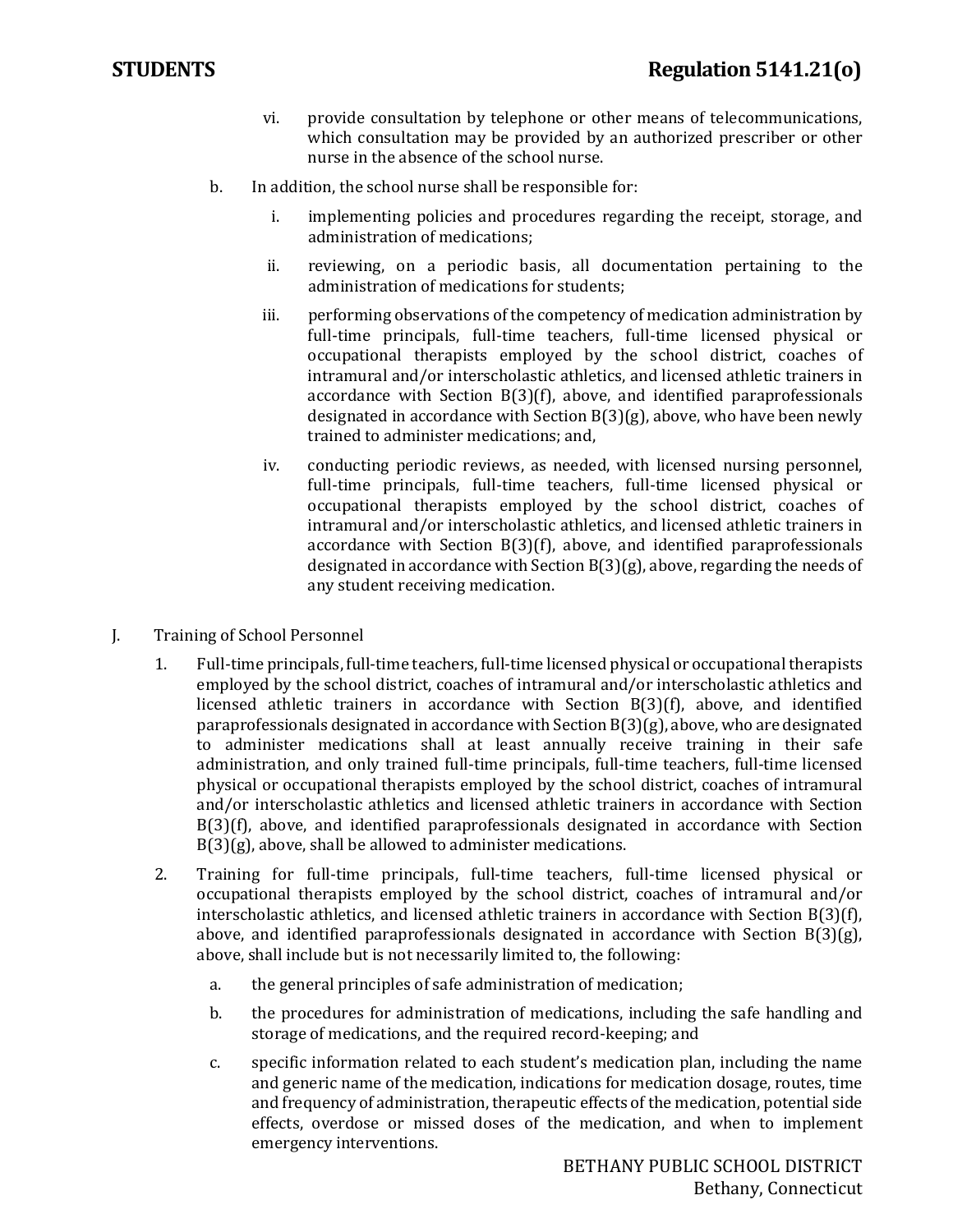- 3. The principal, teacher(s), licensed athletic trainer(s), licensed physical or occupational therapist(s) employed by the Board, coach(es), and/or school paraprofessional(s) who administer epinephrine as emergency first aid, pursuant to Section D. above, shall annually complete the training program developed by the Departments of Education and Public Health and training in cardiopulmonary resuscitation and first aid.
- 4. The school nurse shall maintain documentation of medication administration training as follows:
	- a. dates of general and student-specific training;
	- b. content of the training;
	- c. individuals who have successfully completed general and student-specific administration of medication training for the current school year; and
	- d. names and credentials of the nurse or school medical advisor, if any, trainer or trainers.
- 5. Licensed practical nurses may not conduct training in the administration of medication to another individual.
- K. Handling, Storage and Disposal of Medications
	- 1. All medications, except those approved for transporting by students for self-medication, those administered by coaches of intramural or interscholastic athletics or licensed athletic trainers in accordance with Section B(3)(f) above, and epinephrine to be used for emergency first aid in accordance with Section D. above, must be delivered by the parent, guardian, or other responsible adult to the nurse assigned to the student's school or, in the absence of such nurse, the school principal who has been trained in the appropriate administration of medication. Medications administered by coaches of intramural or interscholastic athletics or licensed athletic trainers must be delivered by the parent or guardian directly to the coach or licensed athletic trainer in accordance with Section B(3)(f) above.
	- 2. The school nurse shall examine on-site any new medication, medication order, and the required authorization to administer form, and, except for epinephrine to be used as emergency first aid in accordance with Section D. above, shall develop a medication administration plan for the student before any medication is given to the student by any school personnel. No medication shall be stored at a school without a currently written order from an authorized prescriber.
	- 3. The school nurse shall review all medication refills with the medication order and parent authorization prior to the administration of medication, except for epinephrine intended for emergency first aid in accordance with Section D above.
	- 4. Emergency Medications
		- a. Except as otherwise determined by a student's emergency care plan, emergency medications shall be stored in an unlocked, clearly labeled, and readily accessible cabinet or container in the health room during school hours under the general supervision of the school nurse or, in the absence of the school nurse, the principal or the principal's designee who has been trained in the administration of medication.
		- b. Emergency medication shall be locked beyond the regular school day or program hours, except as otherwise determined by a student's emergency care plan.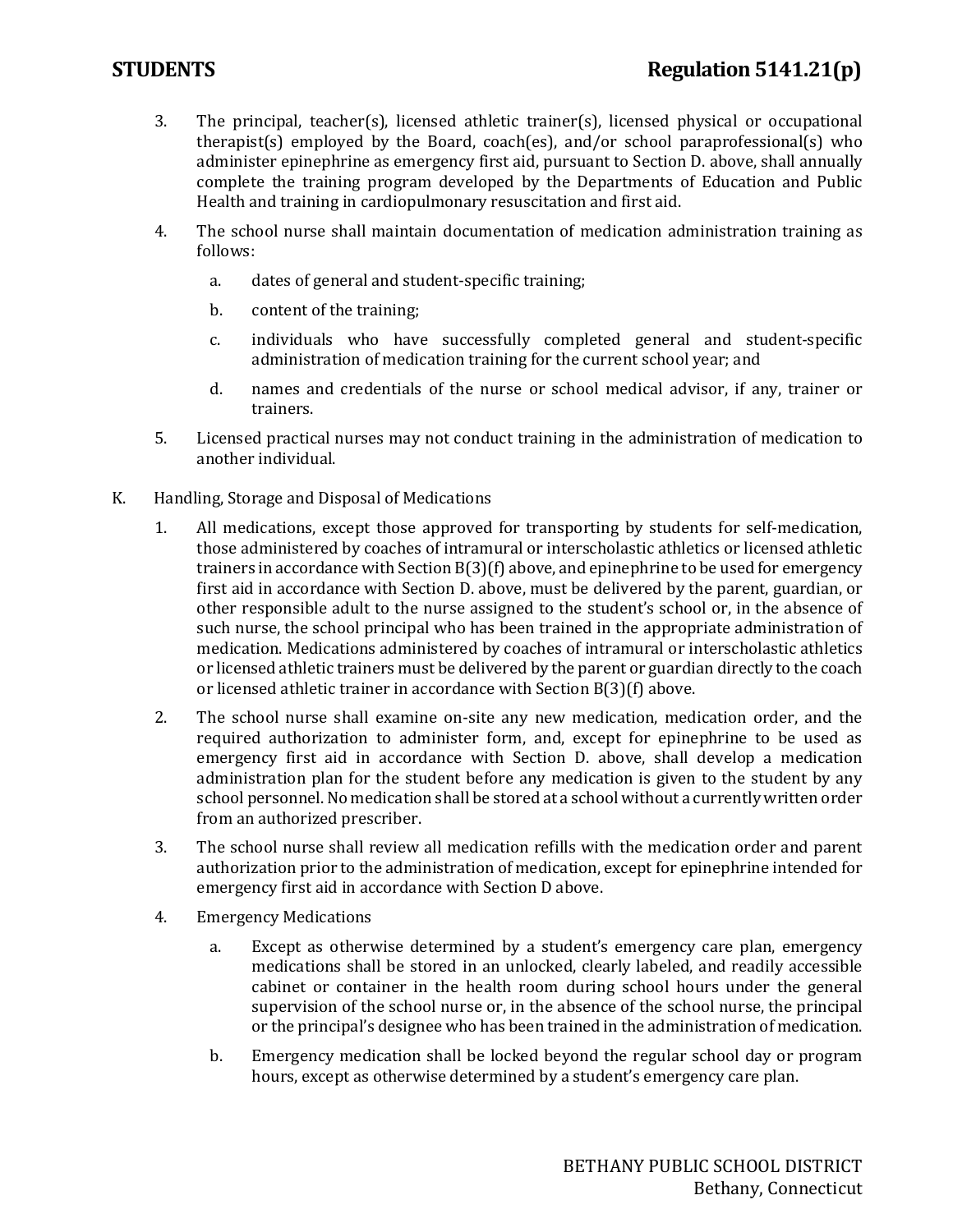- 5. All medications, except those approved for keeping by students for self-medication, shall be kept in a designated and locked location, used exclusively for the storage of medication. Controlled substances shall be stored separately from other drugs and substances in a separate, secure, substantially constructed, locked metal or wood cabinet.
- 6. Access to stored medications shall be limited to persons authorized to administer Each school or before-and-after school program and school readiness program shall maintain a current list of such authorized persons.
- 7. All medications, prescriptions, and nonprescription, shall be delivered and stored in their original containers and in such a manner that renders them safe and effective.
- 8. At least two sets of keys for the medication containers or cabinets shall be maintained for each school building or before-and-after school program and school readiness program. One set of keys shall be maintained under the direct control of the school nurse or nurses and an additional set shall be under the direct control of the principal and, if necessary, the program director or lead teacher who has been trained in the general principles of the administration of medication shall also have a set of keys.
- 9. Medications that must be refrigerated shall be stored in a refrigerator, at no less than 36 degrees Fahrenheit and no more than 46 degrees Fahrenheit. The refrigerator must be located in the health office that is maintained for health services with limited access. Noncontrolled medications may be stored directly on the refrigerator shelf with no further protection needed. Controlled medication shall be stored in a locked box that is affixed to the refrigerator shelf.
- 10. All unused, discontinued, or obsolete medications shall be removed from storage areas and either returned to the parent or guardian or, if the medication cannot be returned to the parent or guardian, the medication shall be destroyed in collaboration with the school nurse:
	- a. non-controlled drugs shall be destroyed in the presence of at least one witness;
	- b. controlled drugs shall be destroyed in pursuant to Section 21a-262-3 of the Regulations of Connecticut State Agencies; and
	- c. accidental destruction or loss of controlled drugs must be verified in the presence of a second person, including confirmation of the presence or absence of residue, and jointly documented on the student medication administration record and on a medication error form pursuant to Section 10-212a(b) of the Connecticut General Statutes. If no residue is present, notification must be made to the Department of Consumer Protection pursuant to Section 21a-262-3 of the Regulations of Connecticut State Agencies.
- 11. Medications to be administered by coaches of intramural or interscholastic athletic events or licensed athletic trainers shall be stored:
	- a. in containers for the exclusive use of holding medications;
	- b. in locations that preserve the integrity of the medication;
	- c. under the general supervision of the coach or licensed athletic trainer trained in the administration of medication; and
	- d. in a locked secured cabinet when not under the general supervision of the coach or licensed athletic trainer during intramural or interscholastic athletic events.
- 12. In no event shall a school store more than a three (3) month supply of a medication for a student.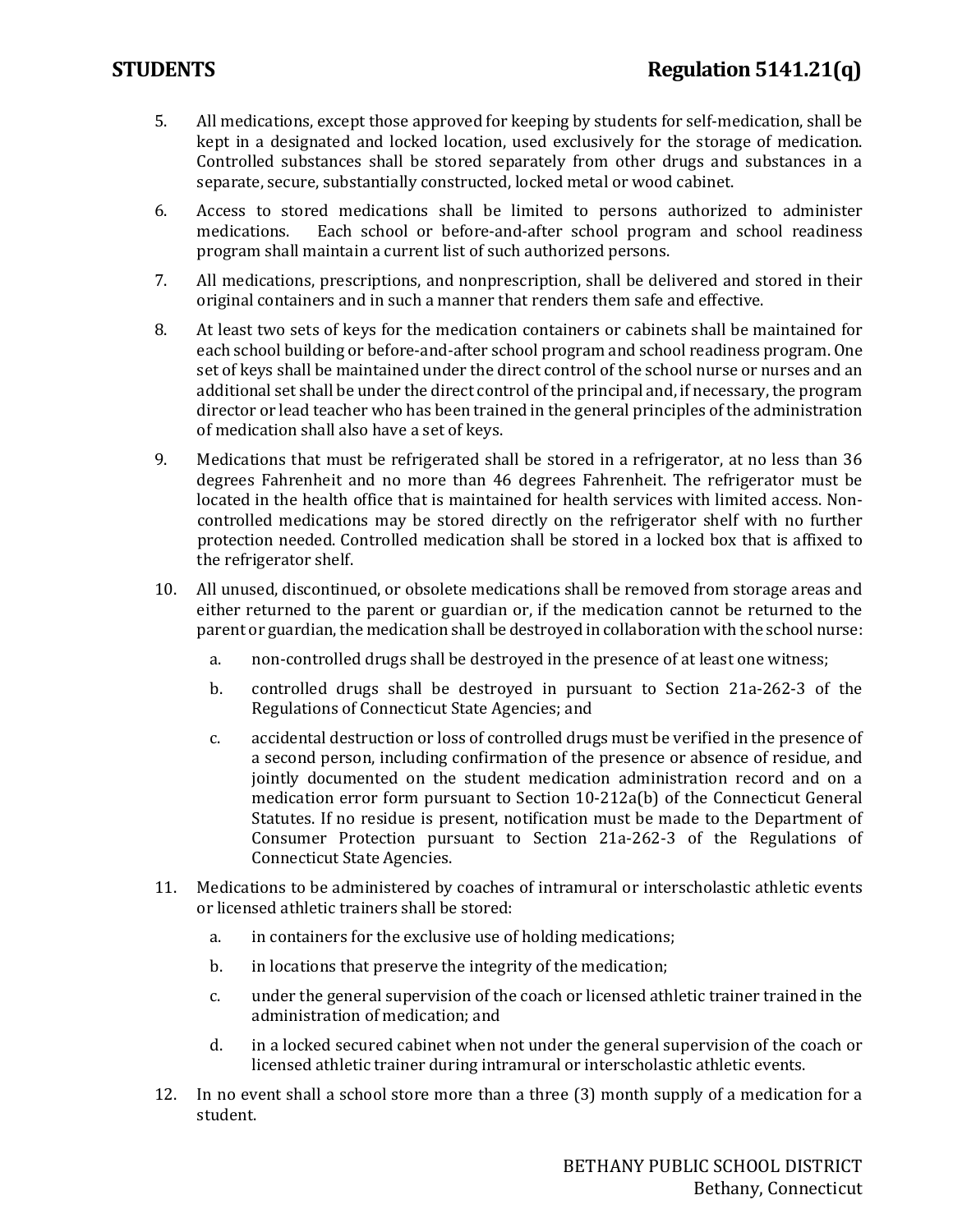- L. School Readiness Programs and Before-and-After School Programs
	- 1. As determined by the school medical advisor, if any, and school nurse supervisor, the following procedures shall apply to the administration of medication during school readiness programs and before-and-after school programs run by the Board, which are exempt from licensure by the Office of Early Childhood:
		- a. Administration of medication at these programs shall be provided only when it is medically necessary for participants to access the program and maintain their health status while attending the program.
		- b. Except as provided by Section D. above, no medication shall be administered in these programs without:
			- i. the written order of an authorized prescriber; and
			- ii. the written authorization of a parent or guardian or an eligible student.
		- c. A school nurse shall provide consultation to the program director, lead teacher, or school administrator who has been trained in the administration of medication regarding the safe administration of medication within these programs. The school medical advisor and school nurse supervisor shall determine whether, based on the population of the school readiness program and/or before-and-after school program, additional nursing services are required for these programs.
		- d. Only school nurses, directors or directors' designees, lead teachers, or school administrators who have been properly trained may administer medications to students as delegated by the school nurse or other registered nurse. Properly trained directors or directors' designees, lead teachers, or school administrators may administer oral, topical, intranasal, or inhalant medications. Investigational drugs or research or study medications may not be administered in these programs.
		- e. Students attending these programs may be permitted to self-medicate only in accordance with the provisions of Section B(3) of this policy. In such a case, the school nurse must provide the program director, lead teacher, or school administrator running the program with the medication order and parent permission for self-administration.
		- f. In the absence of the school nurse during program administration, the program director, lead teacher, or school administrator is responsible for decision-making regarding medication administration.
		- g. Cartridge injector medications may be administered by a director, lead teacher, or school administrator only to a student with a medically diagnosed allergic condition which may require prompt treatment to protect the student against serious harm or death.
	- 2. Local poison control center information shall be readily available at these programs.
	- 3. Procedures for medication emergencies or medication errors, as outlined in this policy, must be followed, except that in the event of a medication error a report must be submitted by the program director, lead teacher, or school administrator to the school nurse the next school day.
	- 4. Training for directors or directors' designees, lead teachers, or school administrators in the administration of medication shall be provided in accordance with Section I of this policy.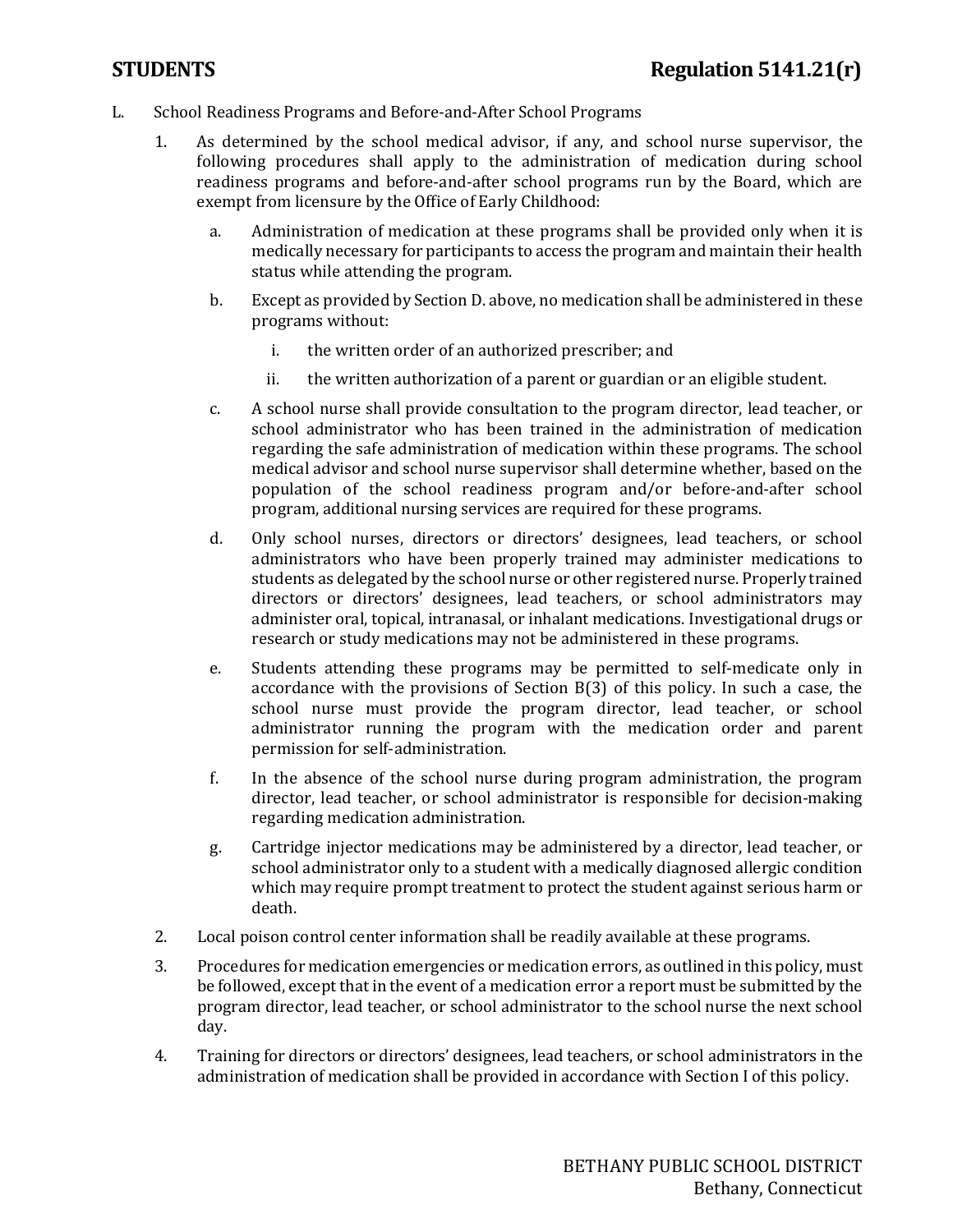# **STUDENTS Regulation 5141.21(s)**

- 5. All medications must be handled and stored in accordance with Section J of this policy. Where possible, a separate supply of medication shall be stored at the site of the before-andafter or school readiness program. In the event that it is not possible for the parent or guardian to provide a separate supply of medication, then a plan shall be in place to ensure the timely transfer of the medication from the school to the program and back on a daily basis.
- 6. Documentation of any administration of medication shall be completed on forms provided by the school and the following procedures shall be followed:
	- a. a medication administration record for each student shall be maintained by the program;
	- b. administration of a cartridge injector medication shall be reported to the school nurse at the earliest possible time, but no later than the next school day;
	- c. all instances of medication administration, except for the administration of cartridge injector medication, shall be reported to the school nurse at least monthly, or as frequently as required by the individual student plan; and
	- d. the administration of medication record must be submitted to the school nurse at the end of each school year and filed in the student's cumulative health record.
- 7. The procedures for the administration of medication at school readiness programs and before-and-after school programs shall be reviewed annually by the school medical advisor if any, and school nurse supervisor.
- M. Review and Revision of Policy

In accordance with the provisions of Connecticut General Statutes Section 10-212a(a)(2) and Section 10-212a-2 of the Regulations of Connecticut State Agencies, the Board shall review this policy periodically, and at least biennially, with the advice and approval of the school medical advisor, if any, or other qualified licensed physician, and the school nurse supervisor. Any proposed revisions to the policy must be made with the advice and approval of the school medical advisor, school nurse supervisor, or other qualified licensed physician.

| Legal References: | Connecticut General Statutes § 10-206  |
|-------------------|----------------------------------------|
|                   | Connecticut General Statutes § 10-212  |
|                   | Connecticut General Statutes § 10-212a |
|                   | Connecticut General Statutes § 10-212c |
|                   | Connecticut General Statutes § 10-220j |
|                   | Connecticut General Statutes § 14-276b |
|                   | Connecticut General Statutes § 19a-900 |
|                   | Connecticut General Statutes § 21a-240 |
|                   | Connecticut General Statutes § 52-557b |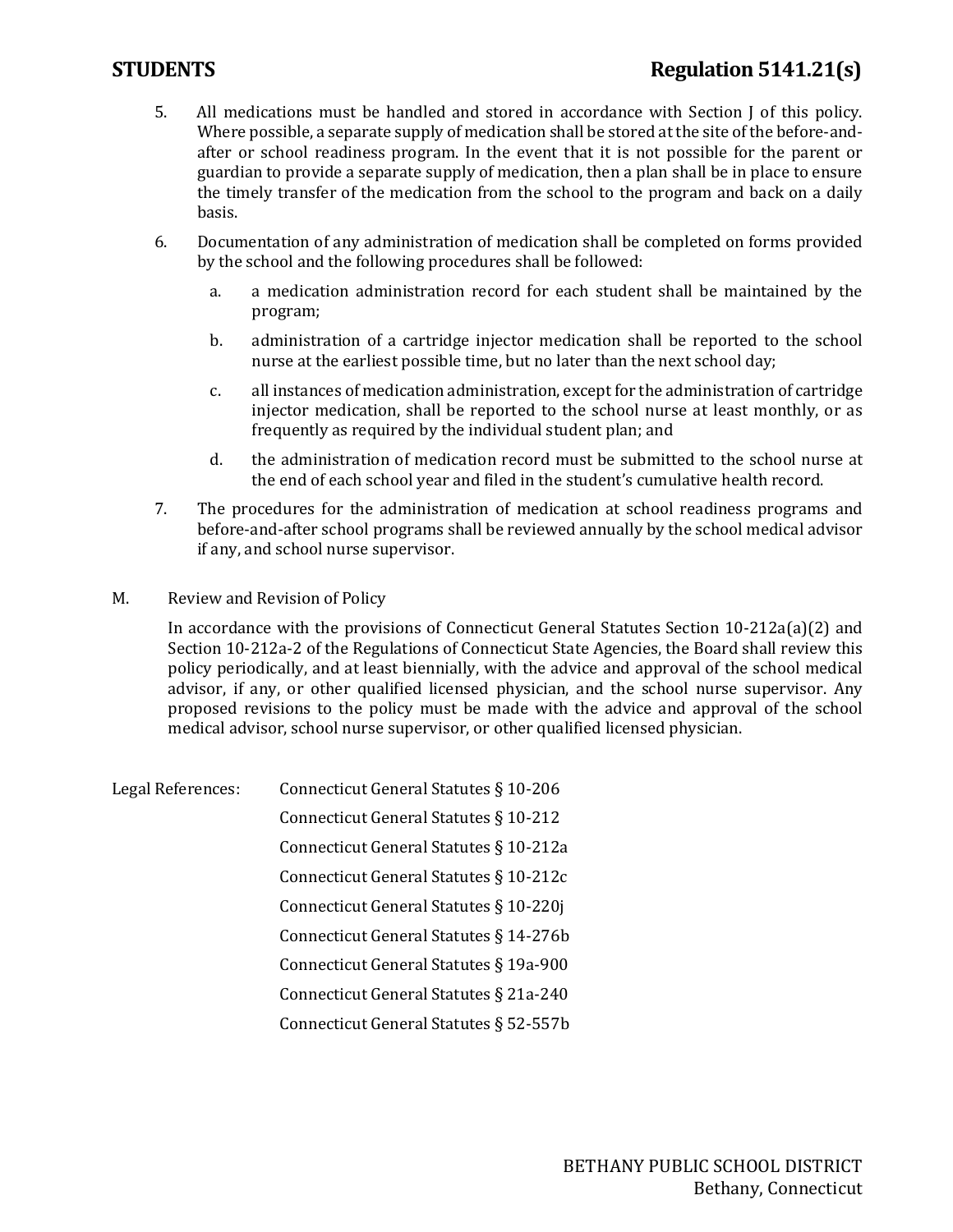Legal References: Regulations of Connecticut State Agencies §§ 10-212a-1 through 10-212a-10, inclusive Memorandum of Decision, In Re: Declaratory Ruling/Delegation by Licensed Nurse to Unlicensed Assistive Personnel, Connecticut State Board of Examiners for Nurse (April 5, 1995)

Regulation approved: December 12, 2018<br>Regulation revised: April 7, 2021 Regulation revised:

Source: Shipman